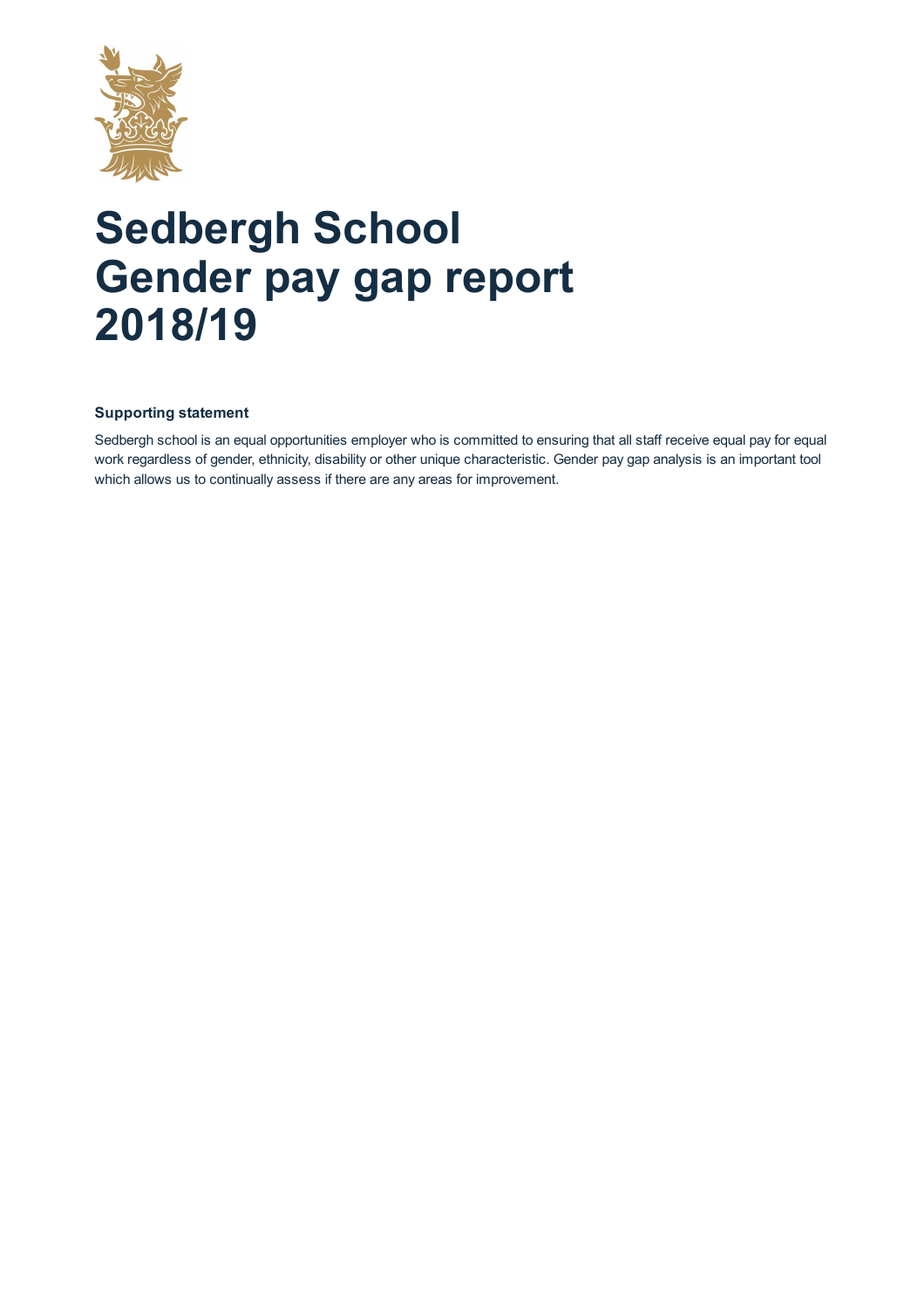#### **Gender pay gap**

This is the difference in adjusted hourly rates between men and women; adjusted hourly rates include elements of ordinary pay plus any bonus payments received in the same month's payroll. These adjusted hourly rates are shown as the middle (median) and the average (mean) values:

| Type of pay gap       | <b>Sedbergh School</b> |
|-----------------------|------------------------|
| Median gender pay gap | 17.6%                  |
| Mean gender pay gap   | 16.4%                  |

Our 2018/19 mean pay gap has grown marginally due to personnel changes in our senior team since the 2017 snapshot a critical factor was that a senior female position was vacant in April 2018. Also, a series of staffing changes in late 2017/early 2018 saw overall male representation drop mainly in the lower paid jobs - this accounts for our increase in median pay gap.

#### **Pay quartiles**

This is the proportion of men and women in each of the four pay quartiles. Pay quartiles separate all salaries into four equal bands from the lowest paid (lower) to the highest paid (upper):

#### **Upper quartile**

| 55.3%                 |  | 44.7% |     |  |       |
|-----------------------|--|-------|-----|--|-------|
| Upper middle quartile |  |       |     |  |       |
| 43.2%                 |  | 56.8% |     |  |       |
| Lower middle quartile |  |       |     |  |       |
| 41.1%                 |  | 58.9% |     |  |       |
| Lower quartile        |  |       |     |  |       |
| 29.8%                 |  | 70.2% |     |  |       |
|                       |  |       | Men |  | Women |

Men represent only 42.3% of our workforce. Our upper middle and lower middle quartiles reflect this, but our pay gap stems from the fact that men are under represented in our lower quartile (-12.5%) and over represented in our upper quartile (+13.0%). Over 80% of the jobs in the lower quartile are catering and cleaning roles, and while there is no gender discrimination there is still a dominance of females in these roles: 72% of catering staff and 85% of cleaning staff are female.